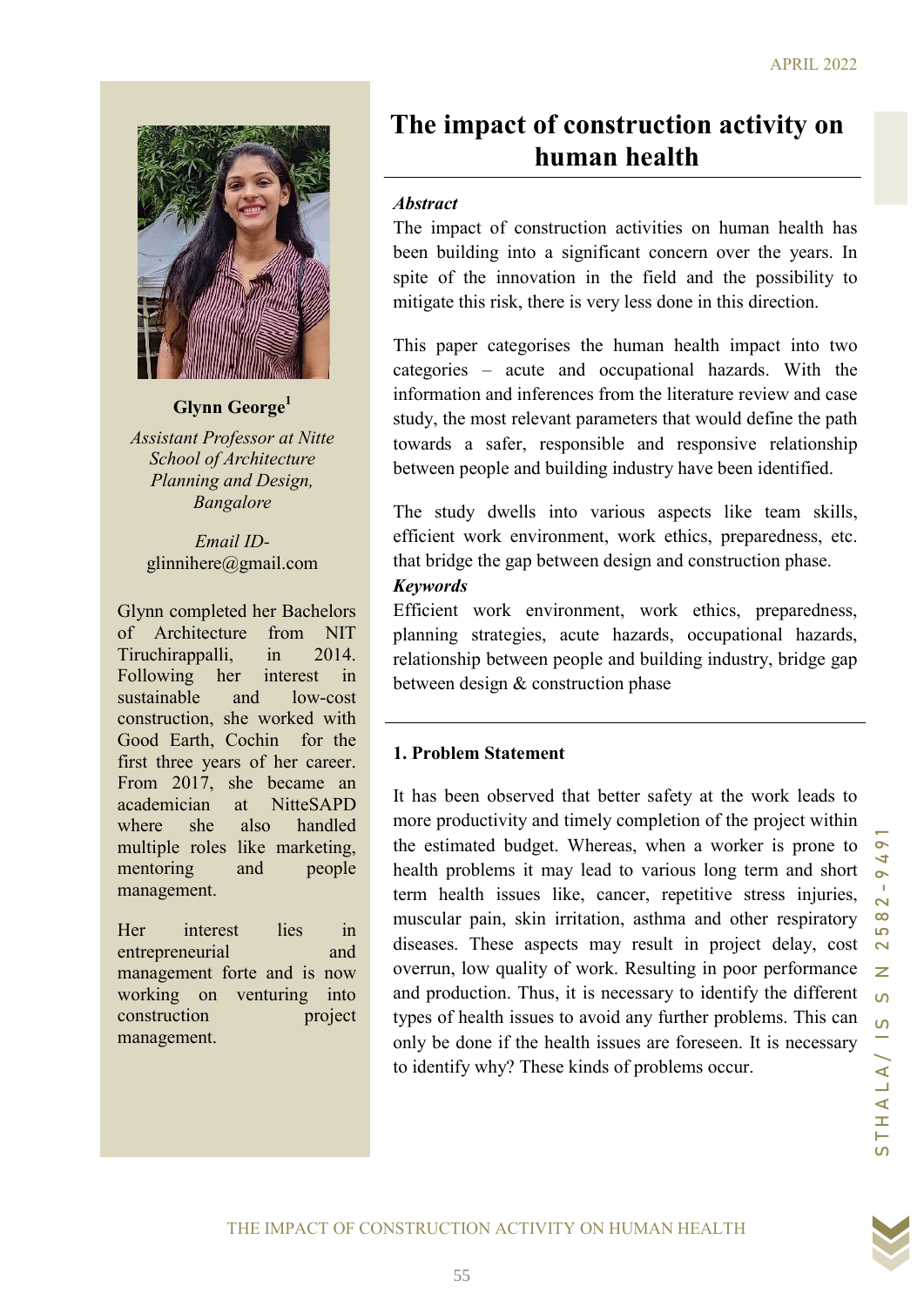

# Sneha Mailapur<sup>2</sup>

Assistant Professor at Dr. Baliram Hiray College of Architecture, Mumbai

Email IDar.snehamailapur@gmail.com

Sneha graduated as an architect from PDACE Gulbarga, Karnataka, in the year 2015. She started her teaching career during those days itself with H.K.E's Women's polytechnic as a teaching assistant.

In 2015 she joined ARH – (Architect Rushikesh Haldankar) in Mumbai and worked on several major projects. From 2017 she moved to the role of an academician with Dr. Baliram Hiray College of Architecture, Mumbai. She works on various streams like architectural documentation, history and has a keen interest into understanding construction techniques, technology and management.

# 2. Methodology and Objectives

The main objectives of this paper are:

- To identify the causation for the gap between the design and construction phase and understand the effects these causes are having on physical and psychological well being.
- Distinguishing the various categories of human health issues based on the impact. (long term/short term, direct/indirect)
- Create a checklist which will help take a closer step towards healthier physical spaces

The above objectives will be achieved by using the following methods:

 Literature review - through online research, journals, conference papers, and books to review different literature written about the gap in the design process between the design and construction phase.

# 3. Literature Review

Construction work is hazardous in nature. Preparedness, awareness and planning are ways to minimize the risk that comes with any site where work is in progress.During the design phase, lack of interaction between the designers, executing team, vendors and other stakeholders is the main factor that causes ambiguity and issues on site.

- For at Dr.<br>
 Literature review through online research, journals,<br>
conference pures, and books to review different literature<br>
the design process between the design<br>mail.com<br>
2. Literature Review<br>
2. Subseques and plan • Gap between design and construction phase - Identifying areas where prevention efforts have to be taken when different stakeholders are involved. Adversarial nature of the construction industry has been leading to different teams functioning as individual entities and being a block in the free flow of a project. (Mohsen & Othman, 2016)
	- Lack of supervision and timely inspections Important aspects  $\infty$ like regular monitoring, quality check, inspections and safety  $\overline{N}$ protocols are all overlooked on some level.
	- Human Errors The blame cannot be only on human unsafe  $\Omega$ characteristics (Abdelhamid and Everett, 2000) but also on  $\frac{0}{2}$ lack of training, conditions and organizations at site.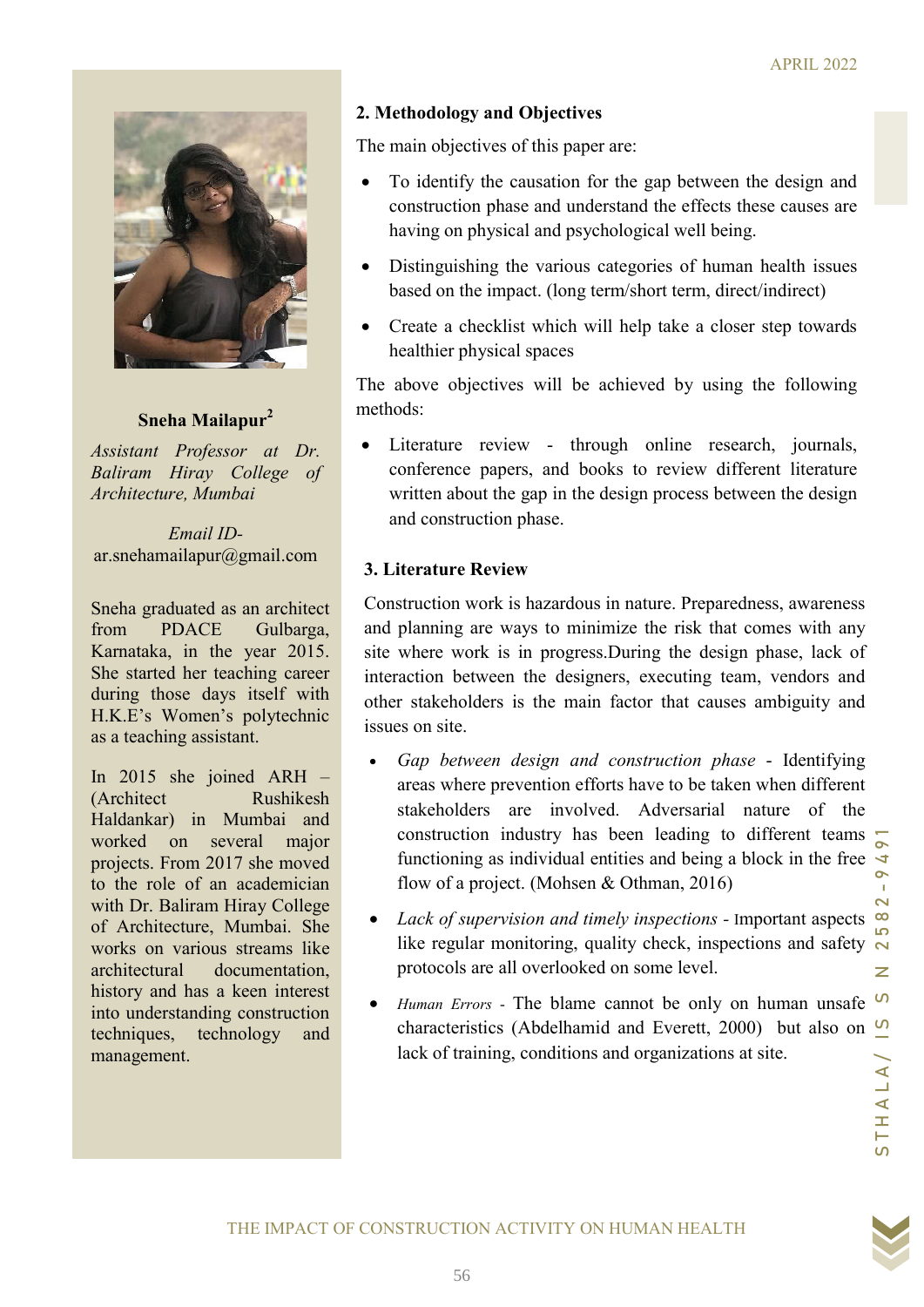

# Anirudh  $J J<sup>3</sup>$

Architect at Mrinmayee Design consultants on Alternative Building Technologies, Bangalore

Email IDanirudh.archi@gmail.com

Anirudh graduated from Dayananda Sagar College of Engineering and has been practicing in the industry for 3 years.

He specializes in alternative material construction as a means to reduce material consumption in construction and impact on the environment.

Table 1: Categorizing health hazards based on period taken for impact

| <b>Exposure Condition</b>                    | <b>Exposure</b>                    | <b>Example</b>           |  |  |  |  |
|----------------------------------------------|------------------------------------|--------------------------|--|--|--|--|
| Chronic<br>(Delayed, generally for<br>years) | Continuous over a<br>long period   | Working with<br>asbestos |  |  |  |  |
| Acute<br>(Immediate)                         | Short term & high<br>concentration | Fall from<br>scaffolding |  |  |  |  |
| <b>Source: Authors</b>                       |                                    |                          |  |  |  |  |

Effects of some health hazards are chronic while some are acute, as categorised in Table 2. Occupational/Chronic hazards usually develop slowly, and shall cause sickness or death after a certain period. For example, if a worker breathes small amounts of asbestos fibres, he may not notice the effect of that immediately. However, if the worker inhales a small amount of asbestos fibres for a prolonged time, the chances of getting asbestos related diseases like lung cancer will increase. (Vitharana, G. H. M. J. S. De Silva, and S. De Silva, 2015) Acute hazards develop immediately within minutes, hours and or a few days after exposure like fall from height, fire accident etc.

| J J <sup>3</sup>                                                                                                                                        | categorised in Table 2. Occupational/Chronic hazards usually                                                                                                                                                                                                                                                                                                                                                                                                                                                                                                                                                                                                       |                                                                                                                             |                                                                                                |  |
|---------------------------------------------------------------------------------------------------------------------------------------------------------|--------------------------------------------------------------------------------------------------------------------------------------------------------------------------------------------------------------------------------------------------------------------------------------------------------------------------------------------------------------------------------------------------------------------------------------------------------------------------------------------------------------------------------------------------------------------------------------------------------------------------------------------------------------------|-----------------------------------------------------------------------------------------------------------------------------|------------------------------------------------------------------------------------------------|--|
| <i>rinmayee</i><br>ltants on<br>uilding<br><b>Bangalore</b><br>$\overline{D}$ -<br>gmail.com<br>ated<br>from<br>College of<br>has been<br>ndustry for 3 | develop slowly, and shall cause sickness or death after a certain<br>period. For example, if a worker breathes small amounts of asbestos<br>fibres, he may not notice the effect of that immediately. However, if<br>the worker inhales a small amount of asbestos fibres for a<br>prolonged time, the chances of getting asbestos related diseases like<br>lung cancer will increase. (Vitharana, G. H. M. J. S. De Silva, and<br>S. De Silva, 2015) Acute hazards develop immediately within<br>minutes, hours and or a few days after exposure like fall from<br>height, fire accident etc.<br>Table 2: Categorizing most common acute and occupational hazards |                                                                                                                             |                                                                                                |  |
|                                                                                                                                                         | <b>Occupational Hazards</b>                                                                                                                                                                                                                                                                                                                                                                                                                                                                                                                                                                                                                                        | <b>Acute Hazards</b>                                                                                                        |                                                                                                |  |
| n alternative<br>ction as a<br>ce material                                                                                                              | Musculoskeletal disorders                                                                                                                                                                                                                                                                                                                                                                                                                                                                                                                                                                                                                                          | Falls and being struck by<br>objects                                                                                        |                                                                                                |  |
| construction<br>environment.                                                                                                                            | <b>Exposure to Chemicals</b><br>causing issues like Cancer and<br>Respiratory dysfunctions                                                                                                                                                                                                                                                                                                                                                                                                                                                                                                                                                                         | Temperature extremes<br>Exposure to sun - Heat<br>strokes, rashes, exhaustion.<br>Cold climate - Frostbite,<br>Hypothermia. | $\sim$<br>Þ<br>$\overline{a}$<br>T.<br>$\overline{\mathbf{C}}$<br>$\infty$<br>5<br>$\sim$<br>Z |  |
|                                                                                                                                                         | Hearing loss                                                                                                                                                                                                                                                                                                                                                                                                                                                                                                                                                                                                                                                       | Electrocution, Fire and<br>Explosion                                                                                        | $\Omega$<br>S                                                                                  |  |
|                                                                                                                                                         | Dermatitis                                                                                                                                                                                                                                                                                                                                                                                                                                                                                                                                                                                                                                                         | Heavy lifting, use of<br>excessive force and over<br>exertion                                                               | THALA                                                                                          |  |
|                                                                                                                                                         | Psychosocial Symptoms                                                                                                                                                                                                                                                                                                                                                                                                                                                                                                                                                                                                                                              |                                                                                                                             | $\Omega$                                                                                       |  |
|                                                                                                                                                         |                                                                                                                                                                                                                                                                                                                                                                                                                                                                                                                                                                                                                                                                    | <b>Source: Authors</b>                                                                                                      |                                                                                                |  |
|                                                                                                                                                         | THE IMPACT OF CONSTRUCTION ACTIVITY ON HUMAN HEALTH                                                                                                                                                                                                                                                                                                                                                                                                                                                                                                                                                                                                                |                                                                                                                             |                                                                                                |  |
|                                                                                                                                                         |                                                                                                                                                                                                                                                                                                                                                                                                                                                                                                                                                                                                                                                                    |                                                                                                                             |                                                                                                |  |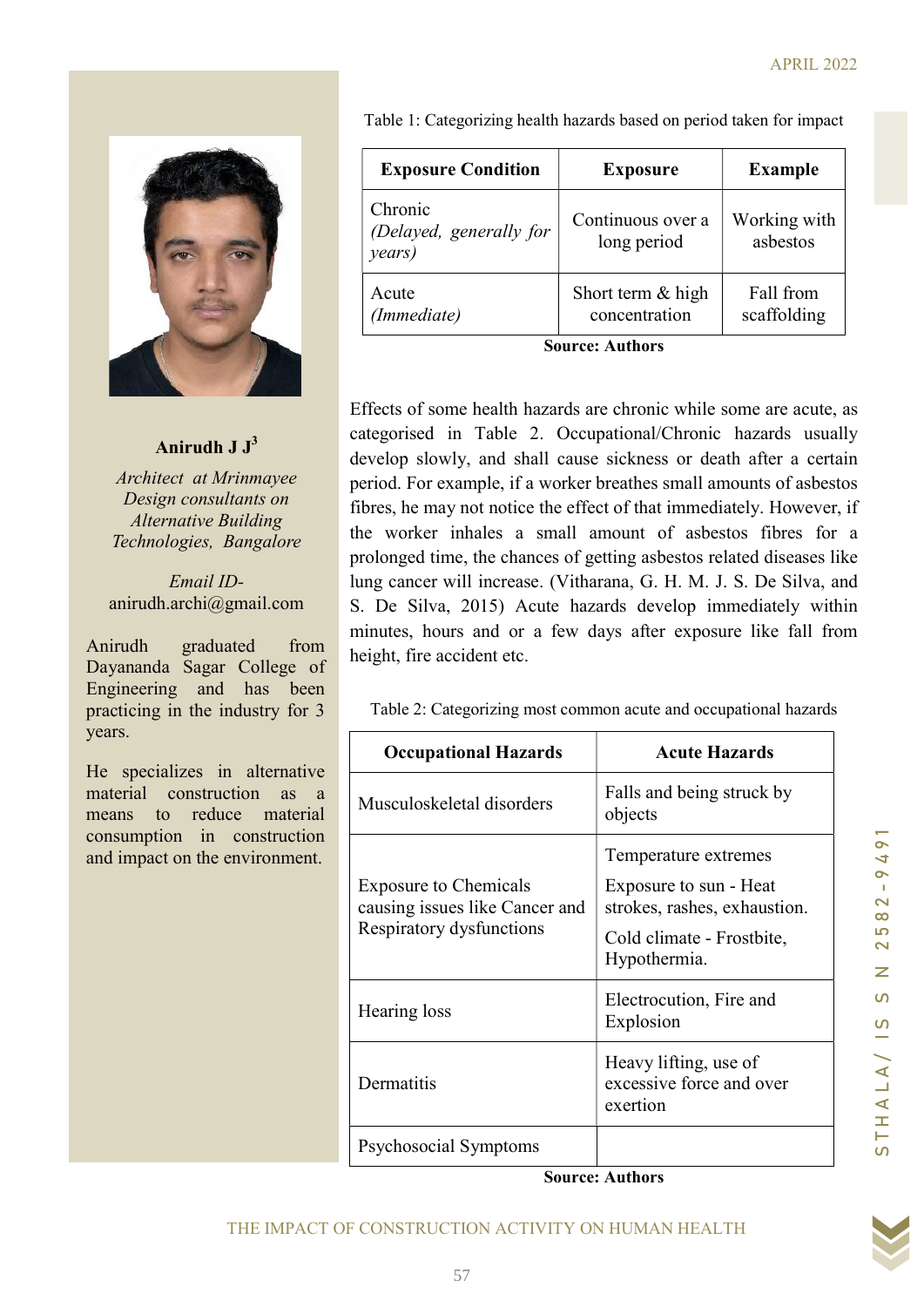The health effects that have been associated with constructions are quite diverse. It remains a high-risks industry and has led to a high percentage of injuries and fatalities. According to the ILO (International Labour Organization) 2.3 million fail to resist work related accidents and diseases every year which leads to 6000 deaths every single day.

# 3.1. Occupational Hazards

- Musculoskeletal Disorders This is caused by job activities and conditions, like lifting, repetitive motions and working in confined areas. Strains and Sprains are the most common injuries but these pave the way for long term health issues like back pain, tendonitis, hand arm vibration syndrome etc. which can restrict you from moving easily. (Construction Safety Council, 2012)
- 1 confined areas. Strains and hearts! Based on self-reported mental the most common injurities but heat particle in the most control in specified mental in the most control in specified in the most particle in the most pa • *Cancer* – Construction sector accounts for over 40% of occupational cancer deaths. It is estimated that past exposures in the construction sector annually cause over 5,000 occupational cancer cases and approximately 3,700 deaths. The most significant cause of these cancers is asbestos (70%) followed by silica (17%) working as a painter and diesel engine exhaust (6-7% each). (Health and Safety Executive, 2021)
- Respiratory Exposure According to OSHA, the respiratory hazards that construction workers are commonly exposed to include lead dust, silica dust, solvent vapors, isocyanate vapors, and other toxic substances (OSHA 2019). (Liu et al., 2020)
- Hearing loss Construction work takes place in noisy environments. Despite safety regulations requiring hearing

protection, a staggering 50 percent of construction workers experience some degree of permanent hearing loss.

- *Skin conditions* There are multiple variations of skin conditions that workers can develop and most often conditions like Dermatitis get severe over a period of time and are difficult to get rid of completely.
- *Psychosocial Symptoms* Construction workers need to remain focused and alert to manage the variety of on-site hazards. Based on self-reported mental health effects reports, the common psychosocial symptoms were: high need for recovery after work (14%; 25%), distress  $(5\%; 7\%)$ , depression  $(18\%;$ 20%), and post- traumatic stress disorder (11%; 7%) (Liu et al., 2020)

# 3.2. Acute Hazards

- Falls and on-site injuries Unsafe and poor quality construction materials, slippery and unclear paths, outdated tools, lack of basic amenities on site, absence of safety gears, and lack of supervision can cause casualties on site which can also be fatal.
- Temperature extremes A change in body temperatures due to extreme work environmental conditions can lead to stress or illness from heat or cold.
- Electrocution, Fire and Explosions Poor wiring and faulty devices very often put the lives of the onsite workers at stake.
- Heavy lifting & use of excessive force This occurs due to lack of workers or machinery to support different tasks. Exertion beyond capacity can cause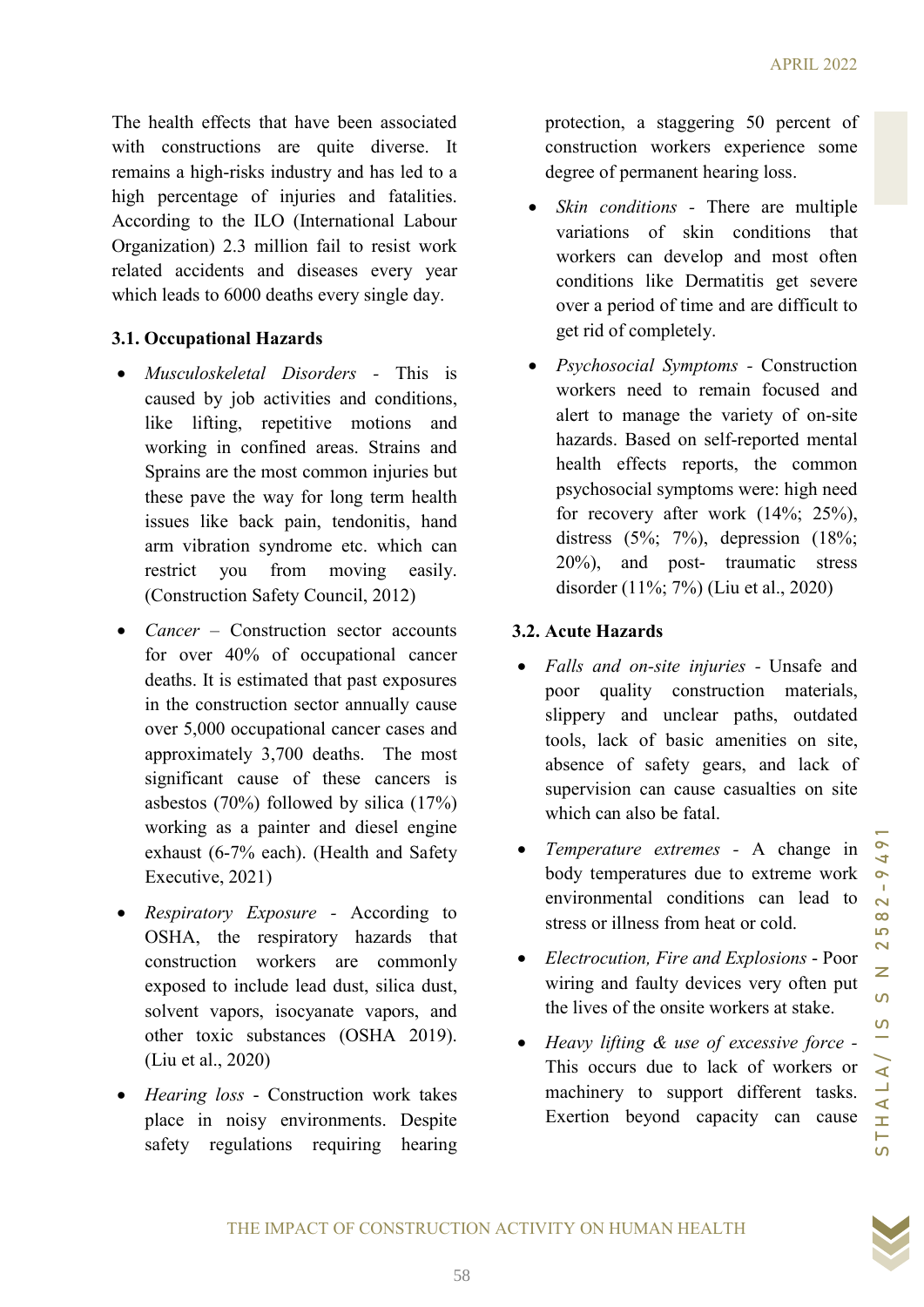casualties ranging from muscle tear to cardiac arrest.

# 4. Parameters identified

From the study, the following suggestions are made to reduce health issues due to the gap between the design and construction phase.

- Interaction between stakeholders There has to be better interaction between the various stakeholders of the building construction in order to reduce the above discussed health issues Interaction between the contractors, stakeholders and vendors must be smooth and scheduled so as to ensure a continuous flow of work. This can also be facilitated by adoption of technology, use of Project Management Tools, as well as hiring of Project Management Teams to supervise the whole process.Else even adoption of simple communication/social media tools like whatsapp,signal etc., will ensure that all the parties concerned are on the same page.
- Example and continued vectors and the state of the smooth and scheduled should also be conducted and it has to be<br>sust a continuous flow of the party so as to maintain<br>searce a continuous flow the smooth and scheduled by • Designated Safety and Ouality Control team - Specific teams have to be formed to be responsible for Safety, Statutory and Quality control of the construction activity happening on site. This team has to periodically assess the site for all the concerned parameters and report both to the project office as well as the client.This can also be made mandatory at every site that the construction teams are involved in. These laws must be enforced for small scale projects as well to increase the performance of work flow as well as provide better Safety and Quality.
- Safety Training Programmes must be made mandatory - All personnel working

in the project must undergo thorough training on the various skills required for that particular construction project. This will help them be better prepared and also improve their alertness which comes with the awareness gained while working on site.

- Permissible exposure limits for chemicals to be strictly followed - The use of Carcinogenic and Hazardous Materials must be strictly monitored based on the norms. Regular inspections from Government bodies and supervisions should also be conducted and it has to be audited by a third-party so as to maintain transparency.
- Personal Protective Equipment (PPE) All personnel working on site must be equipped with all safety equipment necessary to protect them from any mishaps on-site as well as protect from any toxic materials being used.
- First aid and continued medical benefits A crucial factor in reducing health problems is for an authorized medical professional to be in touch with the onsite workers to ensure that they can reach out to the medical professional easily in case of emergency. Regular monitoring and check up will help in early diagnosis.
- Hazard Communication Program There must be an efficient communication plan and the workers have the right to know all aspects regarding site situations.
- Correct work practices and ergonomically designed tools - The sites must have proper lifting techniques, work station set ups, updated and good quality tools and machinery.